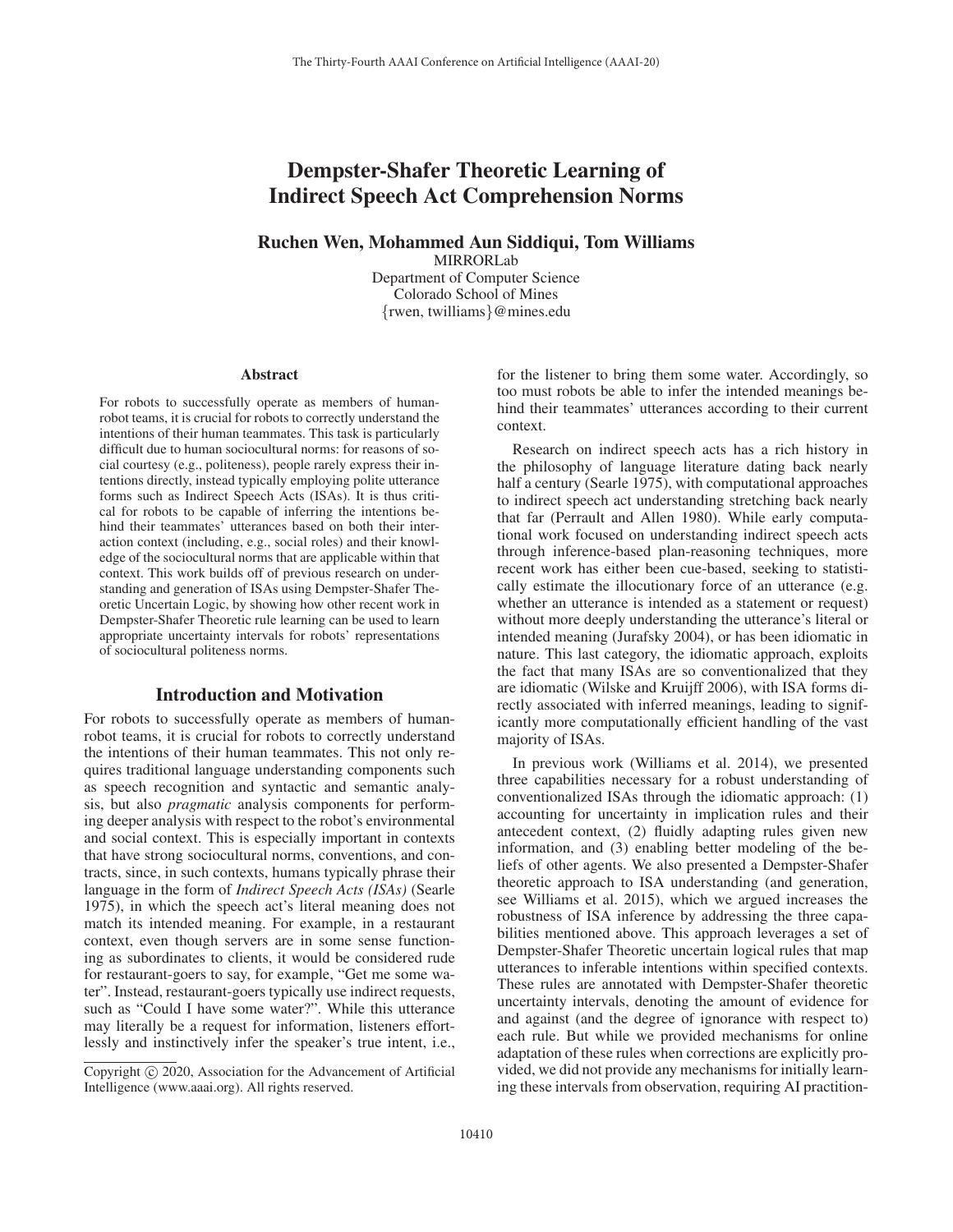ers to initially handcraft rules' uncertainty intervals based on their own intuitions.

In this paper, we show how recent work on Dempster-Shafer Theoretic rule learning, originally developed and applied in the context of social and moral norm learning, can also be applied to learn Dempster-Shafer theoretic sociocultural politeness norms. After beginning with an overview of basic Dempster-Shafer theoretic concepts, we go on to provide a formal representation of ISA comprehension norms, a solution to solve the norm learning problem as applied to such norms, and the results of a series of experiments which provide the data necessary to use these norm learning algorithms. Finally, we present the results of our use of these algorithms to learn sociocultural linguistic politeness norms, and conclude with a discussion of possible directions for future work.

### Dempster-Shafer Theory Background

Dempster-Shafer theory is a belief-theoretic uncertaintyprocessing framework (Shafer 1976), which has notions of belief and plausibility that are close to the inner and outer measures in probability theory (Fagin and Halpern 2013). Here, we introduce several basic notions in Dempster-Shafer Theory:

- Frame of Discernment (FoD): A set of elementary events of interest is called a *Frame of Discernment* (FoD). A FoD  $\Theta$  is a finite set of mutually exclusive events  $\Theta = {\theta_1, \dots, \theta_n}$ . The power set of  $\Theta$  is denoted by  $2^{\Theta} = {\mathcal{A} : \mathcal{A} \subseteq \Theta}.$
- Basic Belief Assignment (BBA): A *Basic Belief Assignment* is a mapping function  $m_{\Theta}(\cdot) = 2^{\Theta} \rightarrow [0, 1]$  such that  $\sum_{A \subseteq \Theta} m_{\Theta}(A) = 1$  and  $m_{\Theta}(0) = 0$ . The BBA measures the support assigned to the propositions  $A \subseteq \Theta$ only. The subsets of A with non-zero mass are referred to as *focal elements*, and comprise the core  $\mathcal{F}_{\Theta}$ . A *Body of Evidence* (BoE) is a triple  $\varepsilon = \{\Theta, \mathcal{F}_{\Theta}, m_{\Theta}(\cdot)\}.$
- Belief, Plausibility, & Uncertainty: Given a BoE  $\{\Theta, \mathcal{F}, m\}$ , the *belief* of a set  $\mathcal{A}(\mathcal{A} \subseteq \Theta)$  is  $Bel(\mathcal{A}) =$  $\sum_{\mathcal{B}\subseteq \mathcal{A}} m_{\Theta}(\mathcal{B})$ . This belief function captures the total support that can be committed to  $A$  without also committing it to the complement  $A^c$  of A. The *plausibility* of A is  $Pl(A) = 1 - Bel(A<sup>c</sup>)$ . So,  $Pl(A)$  corresponds to the total belief that does not contradict A. The *uncertainty* interval of A is  $[Bel(\mathcal{A}), Pl(\mathcal{A})].$
- Evidence Combination & Filtering: The evidence from two sources having the BBAs  $m_i(\cdot)$  and  $m_k(\cdot)$  can be fused using various fusion strategies such as the Conditional Fusion Equation (CFE) (Premaratne et al. 2009) and evidence filtering strategies (Dewasurendra, Bauer, and Premaratne 2007).

Dempster-Shafer theory is often interpreted as extending traditional Bayesian frameworks (e.g., Pearl 2014) in several important ways. First, Dempster-Shafer theory makes weaker assumptions than Bayesian probability theory. For example, it does not require making any distributional assumptions. Second, it has the ability to directly express

both *uncertainty*, which is represented in the mass function, and *ignorance*, which is represented in the amount of evidence not assigned to elementary events. Moreover, Dempster-Shafer Theory preserves this information during the evidence synthesis and belief combination process. Furthermore, Dempster-Shafer theory not only allows for the assignment of belief to a single elementary event within a FoD, but also to a subset of elementary events within that FoD, in order to expressing ambiguity between those elementary events. Finally, the Dempster-Shafer theory of evidence has uncertainty management and inference mechanisms in a way that is analogous to the human reasoning process at various levels of abstraction (Wu et al. 2002).

### Norm Representation

In this section we present representations for *pragmatic rules*: sociocultural linguistic norms usable for both ISA understanding and generation. As a key component of our pragmatic rules and associated inference mechanisms, we adopt the representation of utterances proposed by Briggs and Scheutz (2011) (see also Briggs, Williams, and Scheutz 2017). Per Briggs and Scheutz (2011), an utterance u can be represented as:

$$
u = UtteranceType(\alpha, \beta, X, M)
$$

where  $U$ tterance $Type$  denotes the speech act type / illocutionary force of the utterance,  $\alpha$  denotes the speaker,  $\beta$ denotes the hearer,  $X$  denotes the literal semantic meaning of the utterance, and  $M$  denotes a set of sentential modifiers (e.g., "now", "please") .

A *Norm*  $N$  is an expression of the form:

$$
\mathcal{N} := u \wedge C \Rightarrow i
$$

where *u* represents an utterance, *C* represents a possibly empty set of contextual conditions and *i* represents a possible intention that can be inferred from utterance *u* and contextual conditions *C*.

A sociocultural linguistic *Belief-Theoretic Norm* (cf. Sarathy, Scheutz, and Malle 2017)  $\mathcal N$  is an expression of the form:

$$
\mathcal{N} := u \wedge C \Rightarrow_{[\alpha,\beta]} i
$$

where each norm is associated with a Dempster-Shafer theoretic uncertainty interval  $[\alpha, \beta]$   $(0 \le \alpha \le \beta \le 1)$ .

Consider an example in which an agent  $X$  needs to determine Agent  $Y$ 's intentions from their utterance "I could use some water" under two different contextual conditions: (1) X is working as a waiter in a restaurant where  $Y$  is a customer and  $(2)$  X and Y are working out together at a gym. We can represent this utterance and contextual conditions as follows:

$$
u = Stmt(Y, X, could (use(Y, water))
$$
  
\n
$$
C_1 = \{in(Y, restaurant), in(X, restaurant),
$$
  
\n
$$
customer(Y), waiter(X)\}
$$

$$
C_2 = \{in(Y, gym), in(X, gym),\,
$$

$$
work\_out(Y), work\_out(X)\}
$$

Then, we can leverage these intermediate representations in the formulation of *Belief-Theoretic Norms* in order to form a norm system as follows: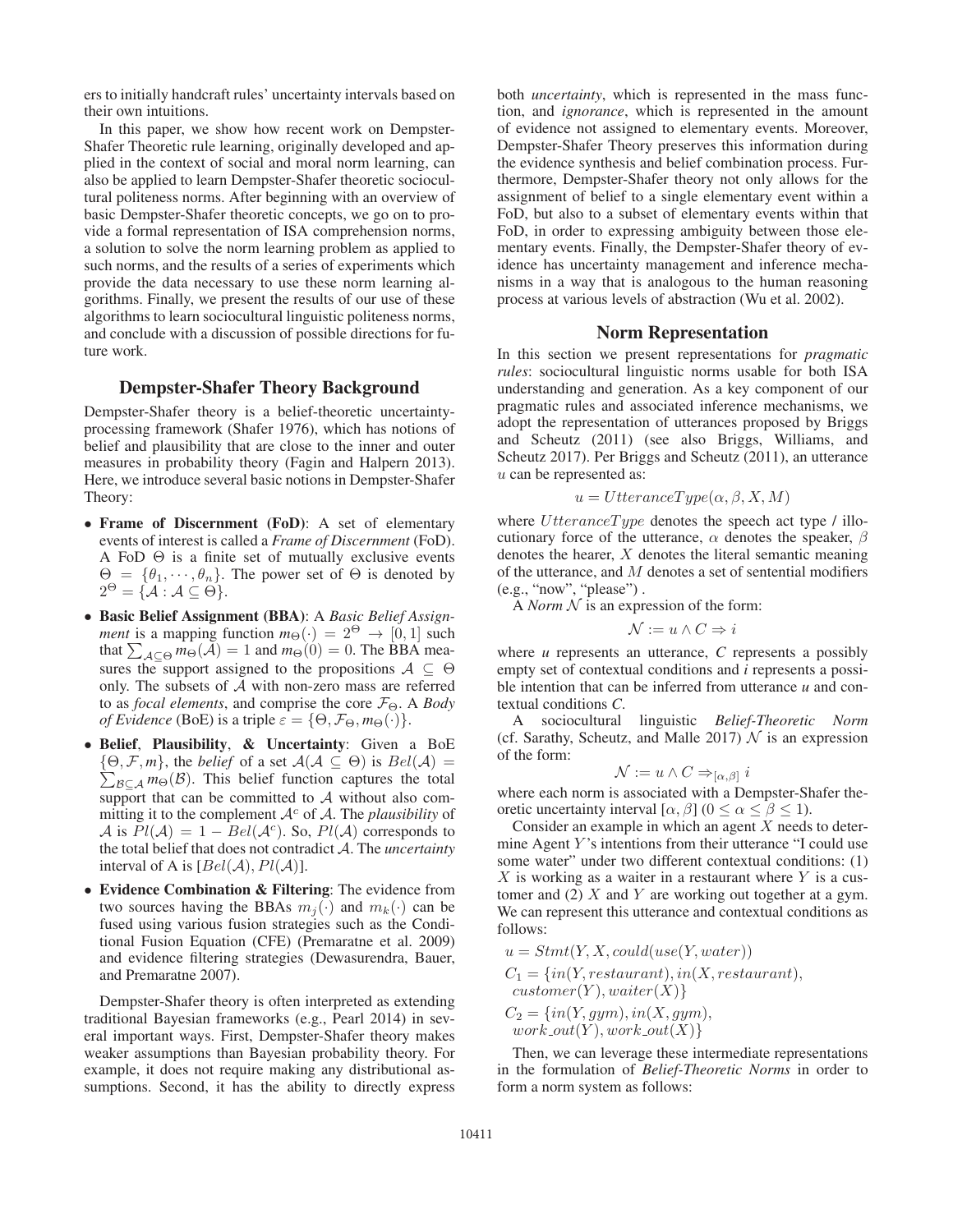$\mathcal{N}_1 := u \wedge C_1 \Rightarrow$  $_{[0.2,0.3]}$ want $(Y,$  believe $(X,$  thirsty $(Y)))$  $\mathcal{N}_2 := u \wedge C_1 \Rightarrow$  $_{[0.9,1.0]}$ want $(Y, get\_for(Y, X, water))$  $\mathcal{N}_3 := u \wedge C_2 \Rightarrow$  $_{[0.75,0.95]}$ want $(Y,$  believe $(X,$  thirsty $(Y))$ )  $\mathcal{N}_4 := u \wedge C_2 \Rightarrow$  $_{[0.35,0.65]} want(Y, get\_for(Y, X, water))$ 

The norms in this example state that in the *restaurant* scenario or in the *exercise* scenario, Agent *X* can reasonably infer two intentions ("*Y wants X to believe that Y is thirsty*" and "*Y wants X to get Y some water*") from an utterance ("*I could use some water*") said by Agent *Y*. The lower and the upper bound of the interval associated with each norm indicates the level of support or evidence for that norm. Thus, in this example,  $\mathcal{N}_1$  has a tight uncertainty interval with a low degree of belief, indicating the robot is certain that this norm does not apply;  $\mathcal{N}_2$  with a tight uncertainty interval with a high degree of belief, indicating the robot is certain that this norm does apply;  $\mathcal{N}_3$  also has a high degree of belief but a wider interval, indicating belief that the norm applies but with a higher degree of ignorance; and  $\mathcal{N}_4$  has a wide uncertainty interval centered on zero, meaning that the robot has conflicting evidence for and against the norm holding, with a high degree of ignorance.

# Norm Learning Problem

When using the proposed norms to infer intended meanings from ISAs, an agent must only consider the subset of norms in their norm system that apply in their current context. Using the previous norm system as an example, if Agent *X* knows that they are in a restaurant scenario, then *X* need only consider norms which are contextually applicable, such as  $\mathcal{N}_1$  and  $\mathcal{N}_2$ . This subset, which Sarathy, Scheutz, and Malle (2017) define as a *norm frame*  $\mathcal{N}_k^{\Theta}$ , is a set of  $k$  norms,  $k > 0$ , in which every norm has the same utterance and the same set of contextual conditions. Thus, in the previous example, norms  $\mathcal{N}_1$  and  $\mathcal{N}_2$  would constitute one norm frame, while norms  $\mathcal{N}_3$  and  $\mathcal{N}_4$  would constitute another norm frame.

To learn these uncertainty intervals for sociocultural linguistic norms, we use the Dempster-Shafer theoretic norm learning algorithm presented by Sarathy et al. (2017). This algorithm takes as input a finite set of data instances, and updates the beliefs and plausibilities of candidate norms as it iterates over each data instance. Here, a data instance consists of a *norm frame*  $\mathcal{N}_k^{\Theta}$ , an evidence source  $s_i$ , a set of endorsements  $\Phi_{si}$  provided by that source, and a mass assignment  $m_{si}$  corresponding to the amount of consideration or reliability placed on source  $s_i$  for this instance (Sarathy et al. 2017; Sarathy, Scheutz, and Malle 2017). While Sarathy et al. (2017) originally present this algorithm in the context of learning context-sensitive social and moral norms from human data, their approach is sufficiently general that we can easily apply it to our own norm learning problem. To do so, we begin by gathering data in a two-stage experimental process similar to that used by Sarathy et al. (2017).

# Experiment 1: Generating Norms

In the experimental data collection phase, we followed the same experimental paradigm presented in Sarathy et al. (2017) and conducted two human subjects experiments. The first, the *generation* experiment, was used to identify candidate ISA understanding norms.

### Method

We collected an initial set of candidate norms through an IRB-approved experiment using the psiTurk framework for Amazon Mechanical Turk (Gureckis et al. 2016). In this experiment, all participants began by providing informed consent to participate in the experiment. After completing a demographic questionnaire, participants then proceeded to the main experimental task, in which they were shown a sentence and asked to write down everything they could think of that the speaker might have meant by that sentence.

Because this work is focused on learning norms for interpreting conventionalized ISAs, each sentence shown to a participant followed a conventionalized ISA form, as shown in Table 1. These ISAs were chosen according to the taxonomies given by Briggs, Williams, and Scheutz (2017) and Searle (1975), and were phrased to evoke a context in which speakers regularly expect sociocultural politeness norms to be used when interacting with robots (Williams et al. 2018; Foster et al. 2012).

# Experimental Results

163 U.S. participants were recruited from Amazon Mechanical Turk (76 female, 87 male; age range from 18 to 71, M=35.85, SD=15.14). After removing irrelevant responses, an average of 11.4 responses (min=7, max=17) were provided for each sentence. Ignoring responses with identical intentional interpretations, we gathered an average of 4.89 unique intentions (min=3, max=7) per sentence. Across all utterances, we collected 178 total responses, comprising 25 unique intentions.

Table 2 shows data collected for two different utterances ("Could I have some noodles?" and "I could use some noodles"), while Table 3 shows the five most frequent intentions across all collected data. As shown in those two tables, all collected intentions were converted from natural language to formal logical representations in order to systematically identify responses with identical semantic interpretations. For example, the semantic interpretation of the utterance "The speaker wants the hearer to get them some noodles" is represented as *want(S,get for(H,S,noodles))*.

# Experiment 2: Detecting Norms

Following Sarathy, Scheutz, and Malle (2017), our second experiment (the *detection* experiment) collected training data that could be used to learn uncertainty intervals for the norms identified in the previous experiment. Specifically, in this experiment, we collected human judgments as to whether different intentions were appropriate for different utterances in different scenarios. These scenarios were generated based on the sentences used in the first experiment and each scenario was a combination of an environmental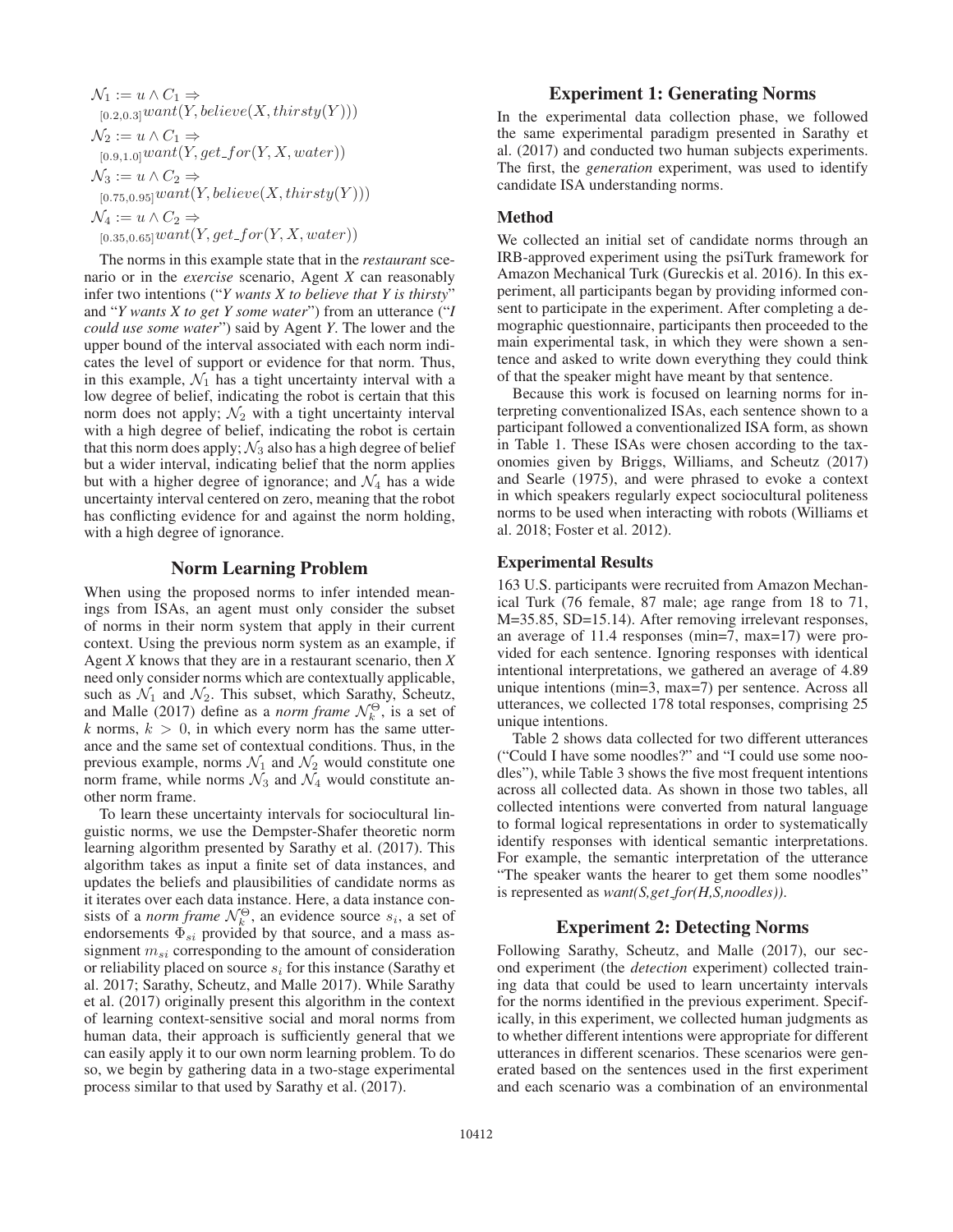| <b>Question – Preparatory</b>              |
|--------------------------------------------|
| Could you get some noodles?                |
| Can you get some noodles?                  |
| Could I have some noodles?                 |
| Could I get some noodles?                  |
| Can I have some noodles?                   |
| Can I get some noodles?                    |
| <b>Question - Sincerity</b>                |
| Were you going to get me the noodles?      |
| Will you get me some noodles?              |
| Would you mind getting me some noodles?    |
| <b>Statement – Sincerity</b>               |
| I need you to get me some noodles.         |
| I would like you to get me some noodles.   |
| I hope that you could get me some noodles. |
| I need some noodles.                       |
| I would like to order noodles.             |
| I could use some noodles.                  |
| I hope I can get some noodles.             |
| <b>Statement – Preparatory</b>             |
| You can bring me some noodles.             |
| You could bring me some noodles.           |
| <b>Suggestion – Preparatory</b>            |
| You should get me some noodles.            |

Table 1: Sentences used in the *generation* experiment. Light gray–highlighted sentences are agent-directed, while dark gray–highlighted sentences are patient-directed. From among these sentences, bolded sentences were selected to be used in the *detection* experiment.

context and a social context. All four experimental contexts are shown in Table 4.

### Method

This experiment was conducted as a live, in-person laboratory study rather than on Mechanical Turk, as initial pilots of this experimental phase had difficulty obtaining high quality data from online participants.

After providing informed consent, participants completed the main experimental task, followed by a demographic survey. In this experiment our demographic survey was taken after the main experimental task was complete because it contained questions which would have primed participants' interpretations of presented utterances (e.g., questions regarding experience in the restaurant industry).

The main experimental task took place over two rounds. In each of those two rounds, the participant was first introduced to an experimental context, in which they were either working as a waiter, or not, and in which they were either situated in a restaurant, or at a friend's house. We presented a different experimental context in each of the two rounds for every participant. Assignment of participants to pairs of experimental contexts was randomized. The decision to expose each participant to two of the four experimental contexts was made on the basis of time spent by participants during pilot testing.

In each round, after being given the experimental context,

each participant was shown five sentences<sup>1</sup>, each of which was followed by six candidate interpretations of that sentence. Participants were asked to select all interpretations from among those options that they believed to be interpretations of the presented sentence.

Intention Selection: For each selected sentence, the accompanying intentions presented to each participant included the two most frequently listed intentions for that sentence from the previous experiment, along with four other intentions randomly sampled from the distribution over all other intentions (with probability of selection corresponding to frequency of appearance in the previous experiment). For example, Table 5 shows the six possible intentions presented for the utterance "*Can you get some noodles?*", where the first two items were the two most frequently listed intentions for that utterance in the *generation* experiment and the remainder were sampled from the distribution over all other intentions.

### Experimental Results

For this experiment, we recruited 37 participants from a college campus (14 female, 22 male, 1 NA, ages 18 to 36, M=21.03, SD=4.41). Participants came from 15 different departments, with the majority of participants coming from Mechanical Engineering (13 out of 37). 10 participants had previous experience in the restaurant industry. We collected 74 data points in total, with an average of 18.5 data points (min=17, max=20) collected in each context.

In the next section, we describe how the data collected in this experiment were used to learn uncertainty intervals for the examined norms.

# Learning Sociocultural Linguistic Norms from Human Data

To use the data collected in Experiment Two, we began by categorizing the data into subsets reflecting different norm frames. Specifically, four different types of norm frames were created based on the experimental contexts used in Experiment 2.

Type 1: Norm frames containing norms of the form:

$$
u \wedge \emptyset \Rightarrow i
$$

i.e., norms seeking to map utterance forms directly to intentions regardless of context. These rules' parameters can be learned from all data collected with respect to utterance u.

Type 2: Norm frames containing norms of the form

 $u \wedge \{[environmental context]\} \Rightarrow i$ 

i.e., norms seeking to map utterance forms to intentions under particular environmental contexts (e.g., being in a

<sup>&</sup>lt;sup>1</sup>Five sentences were selected from the total set of nineteen sentences to avoid overburdening participants. These sentences, shown in bold in Table 1, were selected to cover all five Speech Act taxonomic categories shown in that table. Because not all of these categories contained both agent-directed and patient-directed utterances, only agent-directed utterances were selected.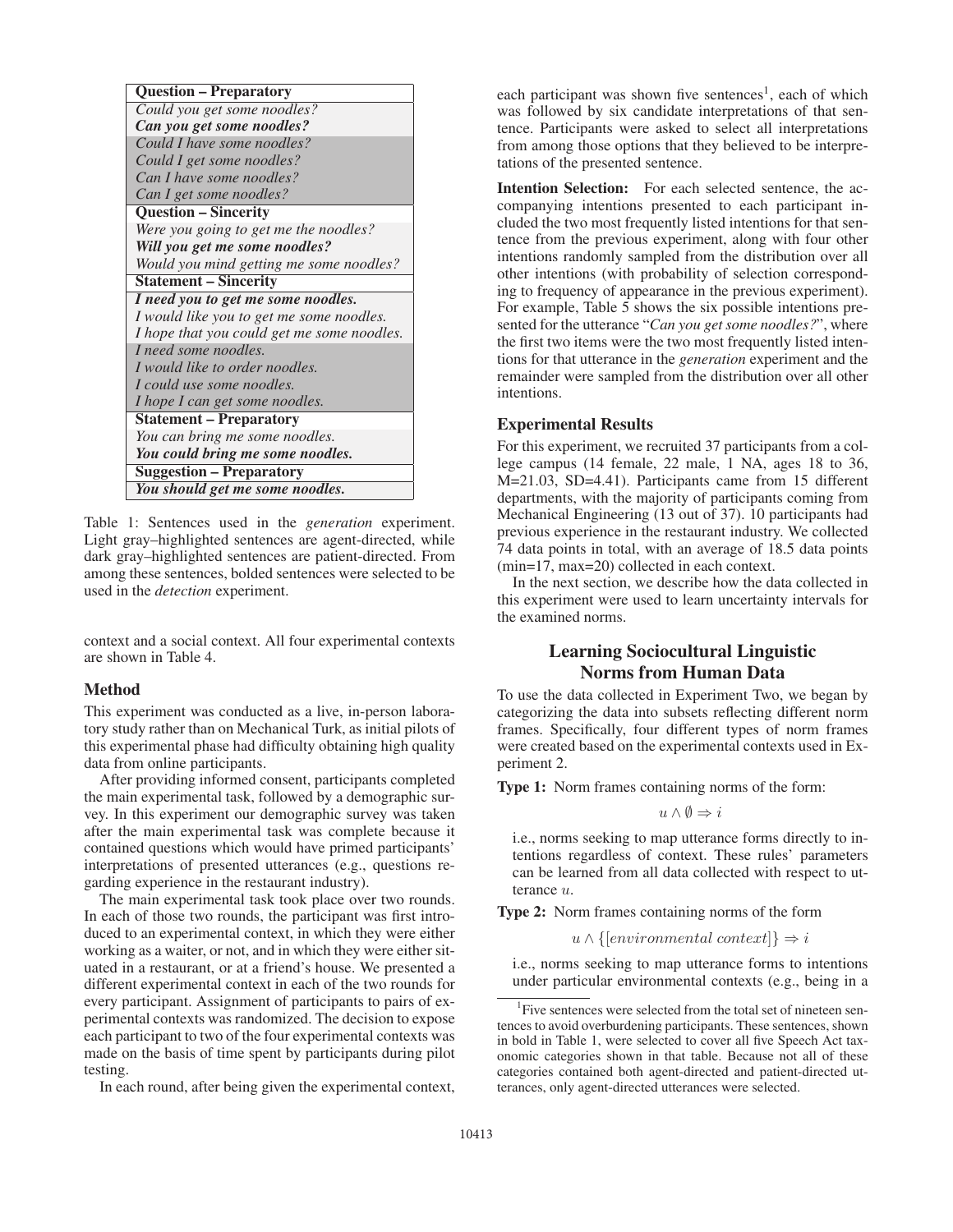| <b>Could I have some noodles?</b>                                    |                                              |           |
|----------------------------------------------------------------------|----------------------------------------------|-----------|
| Response                                                             | Logical Interpretation                       | Frequency |
| "The speaker wants the hearer to get them some noodles"              | $want(S, get\_for(H, S,$ <i>noodles</i> $))$ |           |
| "The speaker wants to order noodles from the hearer"                 | $want(S, order\_from(S, H, noodles))$        |           |
| "The speaker wants the hearer to share noodles with them"            | $want(S, share\_with(H, S, noodes))$         |           |
| "The speaker wants the hearer to believe that the speaker is hungry" | want(S, believe(H, hungry(S)))               |           |
| I could use some noodles                                             |                                              |           |
| Response                                                             | Logical Interpretation                       | Frequency |
| "The speaker wants the hearer to believe that the speaker is hungry" | want(S, believe(H, hungry(S)))               | h         |
| "The speaker wants the hearer to cook them some noodles"             | $want(S, cosk\_for(H, S, noodes))$           |           |
| "The speaker wants the hearer to get them some noodles"              | $want(S, get\_for(H, S, noodes))$            |           |

Table 2: A subset of results from the *generation* experiment, collected for two different utterances.

| Response                                                             | Logical Interpretation               | Frequency |
|----------------------------------------------------------------------|--------------------------------------|-----------|
| "The speaker wants the hearer to get them some noodles"              | $want(S, get\_for(H, S, noodes))$    | 59.       |
| "The speaker wants the hearer to buy them some noodles"              | $want(S, buy\_for(H, S, noodes))$    | 24        |
| "The speaker wants to order noodles from the hearer"                 | $want(S, order\_from(S, H, noodes))$ | 24        |
| "The speaker wants the hearer to believe that the speaker is hungry" | want(S, believe(H, hungr)(S)))       |           |
| "The speaker wants the hearer to cook them some noodles"             | $want(S, cosk\_for(H, S, noodes))$   |           |

Table 3: The five most frequent intentions from overall data in the *generation* experiment.

|            | Restaurant | Friend's House |
|------------|------------|----------------|
| Waiter     | Scenario 1 | Scenario 2     |
| Not Waiter | Scenario 3 | Scenario 4     |

Table 4: Scenarios in the *detection* experiment. Two contextual conditions are *in a restaurant/in a friend's house* (environmental contexts) and *work as a waiter/do not work as a waiter* (social contexts).

restaurant). These rules' parameters can be learned from all data collected with respect to utterance  $u$  under that particular environmental context.

Type 3: Norm frames containing norms of the form

$$
u \wedge \{[social\ context]\} \Rightarrow i
$$

i.e., norms seeking to map utterance forms to intentions under particular social contexts (e.g., the listener is a waiter). These rules' parameters can be learned from all data collected with respect to utterance  $u$  under that particular social context.

Type 4: Norm frames containing norms of the form

 $u \wedge \{$ environmental context $\wedge$  [social context]}  $\Rightarrow$  i

i.e., norms seeking to map utterance forms to intentions under particular combinations of environmental and social context. These rules' parameters can be learned from all data collected with respect to utterance  $u$  under that particular combination of environmental and social context.

Under the above criteria, we gathered 5 Type 1 subsets (corresponding to the five utterances) with 74 data instances for each norm frame, 10 Type 2 subsets (corresponding to the five utterances and two environmental contexts) with 37

data instances for each norm frame, 10 Type 3 subsets (corresponding to the five utterances and two social contexts) with an average of 37 (min=35, max=39) data instances for each norm frame, and 20 Type 4 subsets (corresponding to the five utterances, two environmental contexts, and two social contexts) with an average of 18.5 (min=17, max=20) data instances for each norm frame. Note that as we progress through these types of norm frames, we attempt to learn increasingly context-specific norms from increasingly limited datasets. For each of these norm frames, we provided the data commensurate with that norm frame to Sarathy, Scheutz, and Malle (2017)'s rule learning algorithm in order to learn uncertainty intervals for each norm in that frame.

Table 6 shows, as an example, one of the Type 3 norm frames generated through this process, using the utterance "*Can you get some noodles?*" in the social context that the hearer works as a waiter, with no restrictions on environmental context. The first column lists norms candidates applicable within this norm frame. The second column shows consensus from participants, i.e., what percentage of participants selected the interpretation associated with each norm under the specified utterance and context. The last column shows the Dempster-Shafer theoretic uncertainty intervals generated after feeding all applicable training data to the rule learning algorithm.

### Norm Selection

After learning uncertainty intervals for each candidate norm, we must next select a subset of "justifiable" norms that should be included in the final norm system. This can be achieved by only accepting norms that reflect a sufficient level of confidence in the consequent given the antecedent. In this paper we will examine the effects of selecting only the subset of norms for which the center of the norm's learned uncertainty interval (i.e.,  $\frac{\alpha+\beta}{2}$ ) is above some threshold  $\tau$ .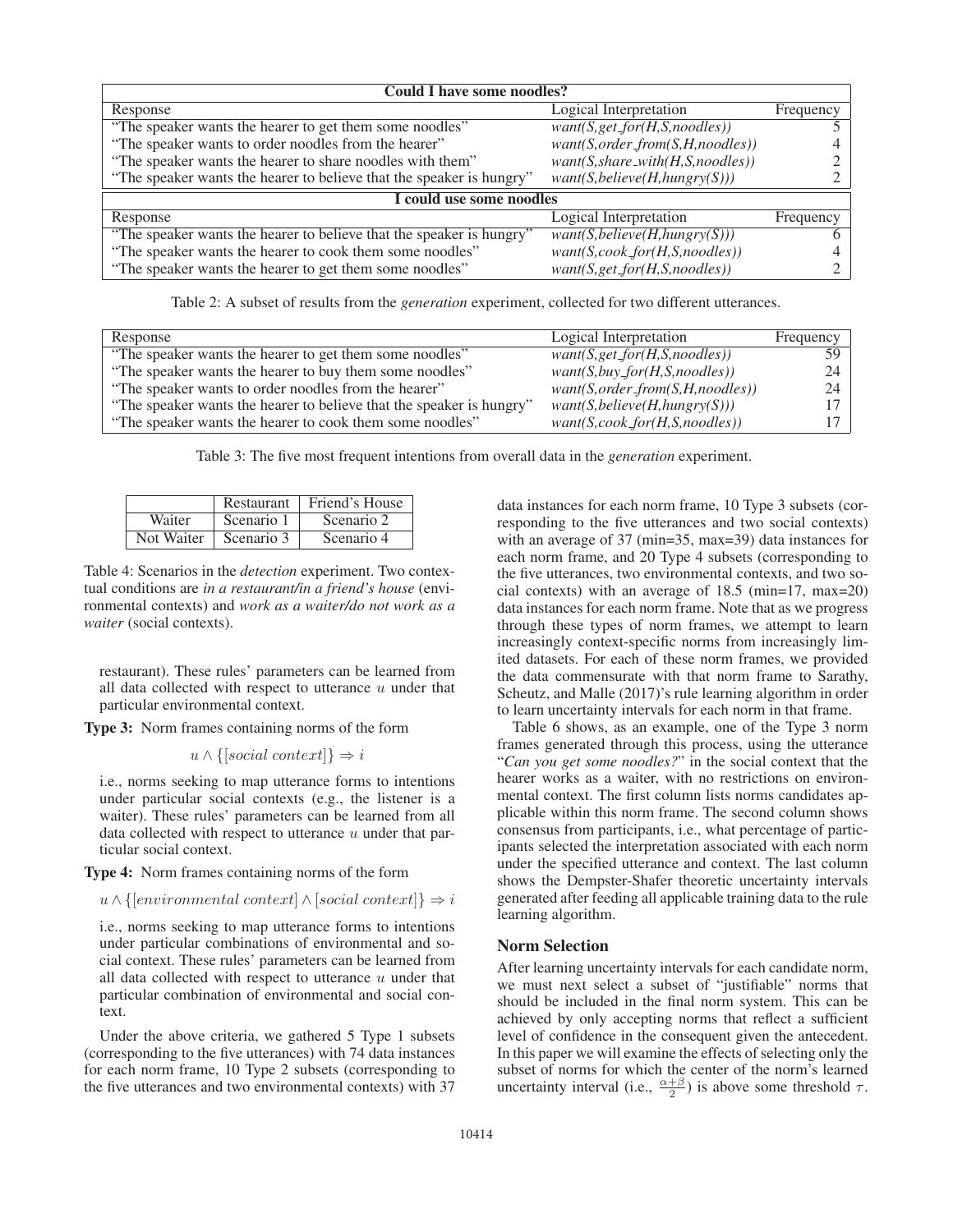| Candidate Intention                                                            | Logical Interpretation                           |
|--------------------------------------------------------------------------------|--------------------------------------------------|
| The speaker wants the hearer to get them some noodles.                         | $Int_1 = want(S, get\_for(H,S,models))$          |
| The speaker wants the hearer to buy them some noodles.                         | $Int_2 = want(S, buy\_for(H, S, noodes))$        |
| The speaker wants to order noodles from the hearer.                            | $Int_3 = want(S, order\_from(S, H, noodes))$     |
| The speaker wants the hearer to believe that the speaker is hungry.            | $Int_4 = want(S, believe(H, hungr)(S)))$         |
| The speaker is asking the hearer for permission whether they can have noodles. | $Int_5 = ask(S, permission(H, have(X, noodes)))$ |
| The speaker wants the hearer to cook them some noodles.                        | $Int_6 = want(S, cosk\_for(H, S, noodes))$       |

Table 5: Candidate intentions presented for the utterance "*Can you get some noodles?*" in the *detection* experiment, along with the logical representations of those candidate intentions.

| Norm                                    | Consensus | Interval                    |
|-----------------------------------------|-----------|-----------------------------|
| $u \wedge C \Rightarrow Int_1$          | 0.838     | [0.572, 0.840]              |
| $u \wedge C \Rightarrow Int_2$          | 0.432     | [0.343, 0.610]              |
| $u \wedge C \Rightarrow Int_3$          | 0.622     | [0.453, 0.721]              |
| $\overline{u\wedge C}\Rightarrow Int_4$ | 0.432     | $\overline{[0.308, 0.576]}$ |
| $u \wedge C \Rightarrow Int_5$          | 0.27      | $\overline{[0.194, 0.461]}$ |
| $u \wedge C \Rightarrow Int_6$          | 0.27      | $\overline{[0.024, 0.291]}$ |

Table 6: Result of a norm frame using utterance  $u =$  $QuestionYN(S, H, can(H, get(X) \wedge nodes(X)), \{\}),$ i.e., "*Can you get some noodles?*" with social context  $C =$  $water(H)$ , i.e., "the hearer work as a waiter" and inferred intentions as listed in Table 5.

Figure 1 shows how the total of accepted norms declines as this threshold is reduced from 115 with threshold  $\tau = 0.5$  to 6 with threshold  $\tau = 0.81$ . If a lower value of  $\tau$  is chosen, a greater number of norms will be learned, but the agent may need to generate a greater number of clarification requests in the future; if a higher value is chosen, fewer norms will be learned but the agent may need to generate fewer clarification requests in the future<sup>2</sup>.

Figure 2 shows how Sarathy, Scheutz, and Malle (2017)'s norm learning algorithm converges to different uncertainty intervals for each of the norms selected with a threshold of  $\tau = 0.81$ . Notice here that the amount of ignorance (i.e.,  $\beta$  –  $\alpha$ ) converged to for each norm is directly determined by the number of terms in that norm's antecedent, as this directly determines the number of datapoints of evidence provided to the algorithm.

# Discussion and Conclusion

In this paper, we presented the first approach to automatically learning the confidence intervals in Dempster-Shafer theoretic work on language understanding and generation, by demonstrating how to apply recent work on Dempster-Shafer Theoretic rule learning (Sarathy, Scheutz, and Malle 2017) to learning appropriate uncertainty intervals for robots' representations of sociocultural politeness norms. Unlike Sarathy's approach, in which norm antecedents only contain a single context label, we show how this algorithm can be used with rules whose left-hand sides



Figure 1: Results from the norm learning algorithm, shows how the total of accepted norms decreases as the threshold  $\tau$ increases. The red dot shows that with threshold 0.5 (selecting norms whose uncertainty intervals are centered at a point greater than 0.5) 115 total norms are selected for adoption; the yellow dot shows that when a threshold of 0.81 is used, only 6 are selected for adoption.

contain logically specified context descriptions of varying levels of specificity. We also demonstrated how sets of candidate norms can be selected based on the characteristics of their learned confidence intervals and how this selection process can be used to select norms that have an appropriate level of contextual specificity.

While we have demonstrated how sensible uncertainty intervals for sociocultural linguistic norms can be learned offline from human data, a number of challenges remain for future work. Two key challenges for future work are how to identify and generate candidate ISA understanding norms, and how to adapt those norms to facilitate lifelong learning. In this work, we selected a relatively narrow domain along with utterances that we explicitly expected to be generated due to sociocultural linguistic norms relevant to that domain. In the future it will be important to extend the methods presented in this paper to work online for long timescales over the utterances that occur naturally in human-robot dialogue, and to develop mechanisms for proposing candidate norms based on salient aspects of the robot's context. In previous work, Williams et al. (2014; 2015) discussed how Dempster-Shafer theoretic norm representations could theoretically be updated online using the Conditional Update Equation (Premaratne et al. 2009), but to the best of our knowledge there has been no approach to date that actually triggers the use

<sup>&</sup>lt;sup>2</sup>Note that other threshold options are possible: selecting a threshold based on  $\alpha$  will only select rules that have sufficient evidence in favor of them; selecting a threshold based on  $\beta$  will only select rules that lack sufficient evidence against them.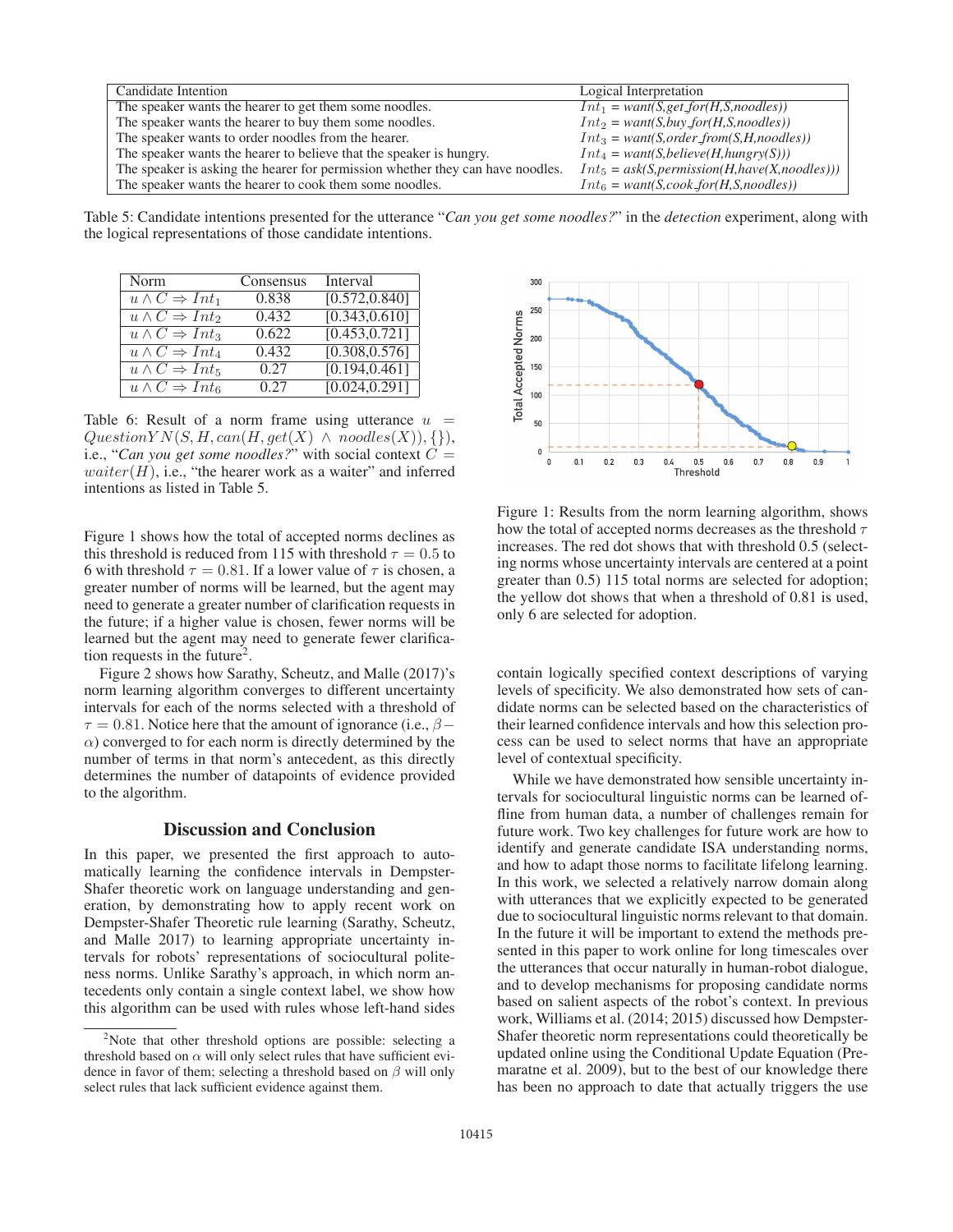| $\mathcal{N}_1$ Question $YN(S, H, will (H, get(X) \wedge nodes(X))) \Rightarrow_{[0.88, 0.96]} want(S, get\_for(H, nodes))$                                  |
|---------------------------------------------------------------------------------------------------------------------------------------------------------------|
| $\mathcal{N}_2$ Question $YN(S, H, will (H, get(X) \wedge nodes(X))) \wedge \neg water(H) \Rightarrow_{[0.73, 0.97]} want(S, get-for(H, nodes))$              |
| $\mathcal{N}_3$   Stmt(S, H, need(H, get(S, noodles))) $\land$ waiter(H) $\Rightarrow$ [0.70,0.99] want(S, get_for(H, noodles)                                |
| $\mathcal{N}_4$   Question Y N(S, H, will(H, get(X) $\land$ noodles(X))) $\land \neg in(H, restaurant) \Rightarrow_{[0.70,0.97]} want(S, get\_for(H, nodes))$ |
| $\mathcal{N}_5$   $Stmt(S, H, should (H, get(S, noodes))) \Rightarrow_{[0.79, 0.87]} want(S, get\_for(H, noodes))$                                            |
| $\mathcal{N}_6$   Stmt(S, H, need(H, get(S, noodles))) $\land$ in(H, restaurant) $\Rightarrow$ [0.68,0.95] want(S, get_for(H, noodles)                        |

Table 7: Learned Norms. This table shows the six norms,  $\mathcal{N}_{1...6}$  selected by our approach when a threshold of  $\tau = 0.81$  was used. The convergence trajectories for each norm is shown below in Fig. 2.



Figure 2: Results from the norm learning algorithm, showing convergence to different uncertainty intervals for each of the norms selected with a threshold of  $\tau = 0.81$ . The dots represent the mean norm endorsements by experimental participants.

of this equation based on robot observations, nor from statements, clarifications, or corrections made by human interlocutors.

Future work must also demonstrate the efficacy of learned norms on physical robotic platforms in interactions with real users. In future work, we plan to encode our learned norms within the pragmatic norm base (cf. Williams et al. 2015) used by the Distributed Integrated Affect, Recognition and Cognition (DIARC) architecture (Schermerhorn et al. 2006; Scheutz et al. 2013; 2019) and assess the fluidity and successfulness of robots interacting with users under norm systems selected with different thresholds.

Finally, we must consider how this norm-based approach fits into the broader context of ISA understanding and generation. The sociocultural linguistic norms learned in this paper are learned specifically for use within an idiomatic approach to ISA processing. In future work, it will be critical to integrate this approach with a plan-reasoning system capable of handling unconventionalized indirect speech acts as well, such as that presented by Hinkelman and Allen (1989) (cp. Briggs and Scheutz 2013).

# Acknowledgments

This work was supported in part by NSF grants IIS-1849348 and IIS-1909847.

### References

Briggs, G., and Scheutz, M. 2011. Facilitating mental modeling in collaborative human-robot interaction through adverbial cues. In *Proceedings of the SIGdial Meeting on Discourse and Dialogue (SIGDIAL) 2011 Conference*, 239– 247.

Briggs, G. M., and Scheutz, M. 2013. A hybrid architectural approach to understanding and appropriately generating indirect speech acts. In *Twenty-Seventh AAAI Conference on Artificial Intelligence*.

Briggs, G.; Williams, T.; and Scheutz, M. 2017. Enabling robots to understand indirect speech acts in task-based interactions. *Journal of Human-Robot Interaction (JHRI)*.

Dewasurendra, D. A.; Bauer, P. H.; and Premaratne, K. 2007. Evidence filtering. *IEEE Transactions on Signal Processing* 55(12):5796–5805.

Fagin, R., and Halpern, J. Y. 2013. A new approach to updating beliefs. *arXiv preprint arXiv:1304.1119*.

Foster, M. E.; Gaschler, A.; Giuliani, M.; Isard, A.; Pateraki, M.; and Petrick, R. 2012. Two people walk into a bar: Dynamic multi-party social interaction with a robot agent. In *Proceedings of the 14th ACM international conference on Multimodal interaction*, 3–10. ACM.

Gureckis, T.; Martin, J.; McDonnell, J.; et al. 2016. psiturk: An open-source framework for conducting replicable